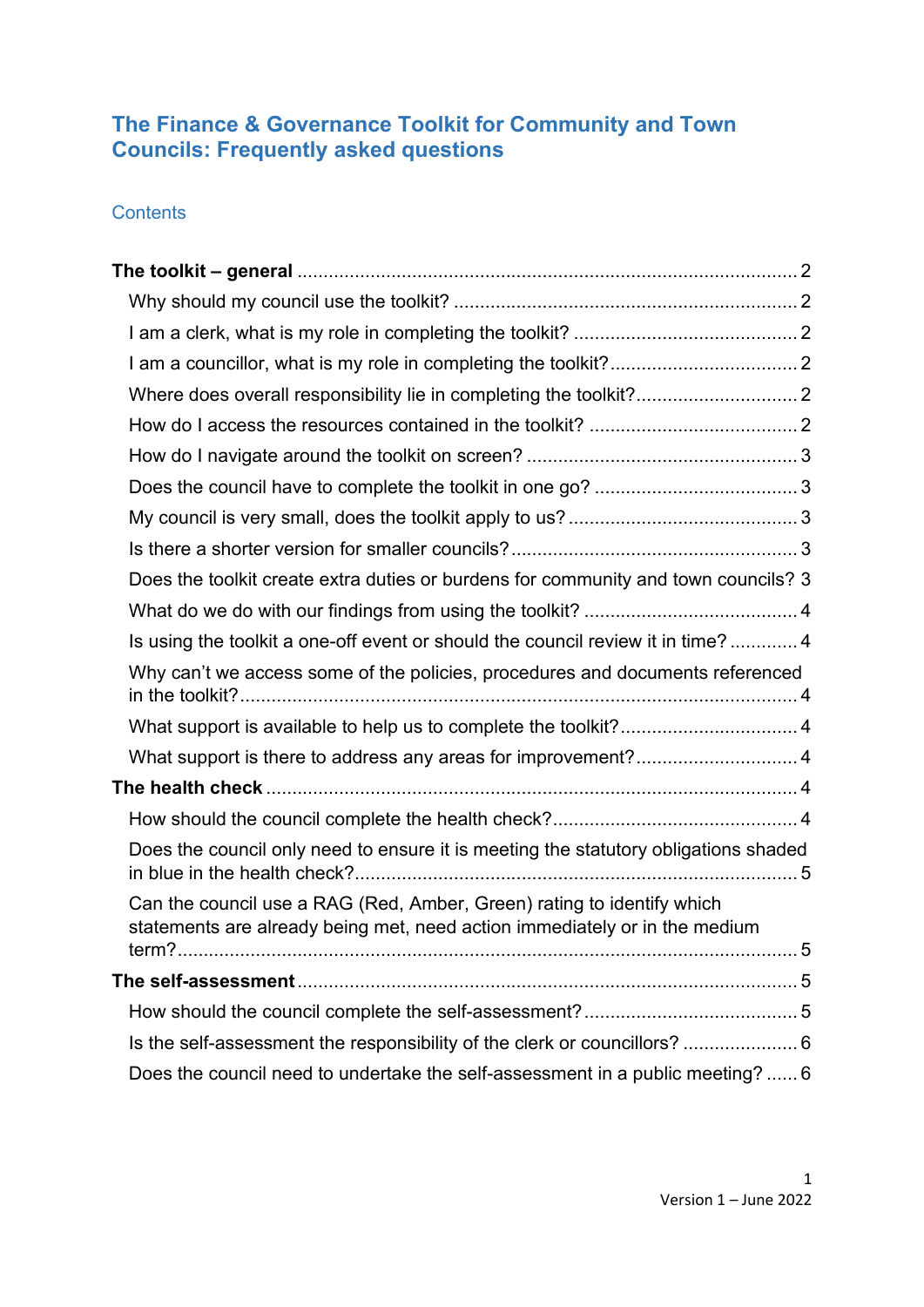# <span id="page-1-0"></span>**The toolkit – general**

## <span id="page-1-1"></span>Why should my council use the toolkit?

This toolkit will help your council in a number of ways. It will help you to review the financial management, governance and accountability arrangements you have in place to ensure you keep on top of all of your statutory responsibilities. Over and above this, it will help you ensure you are achieving the best outcomes for your community.

It is not an audit tool, but it will help you assess whether your council is meeting certain statutory requirements that external auditors and the public would expect to see. The Auditor General for Wales supports its use across the sector to help address issues he has identified in his annual financial management and governance reports and public interest reports.

## <span id="page-1-2"></span>I am a clerk, what is my role in completing the toolkit?

As clerk, you will, in conjunction with the Chair / Leader, complete Part 1 – The health check. This will help you to highlight issues and areas for action for the attention of, and decisions by, councillors. You will also play a key role in supporting councillors as they undertake the reflection required by Part 2 – The self-assessment.

## <span id="page-1-3"></span>I am a councillor, what is my role in completing the toolkit?

Part 1 – The health check, is designed to be completed by the clerk in conjunction with the Chair / Leader, and councillors should agree the action to be taken as a result of the findings. Councillors should also play an active role and take primary responsibility for the reflection required by Part 2 – The self-assessment, thinking through the issues and deciding on priorities, supported by the clerk as appropriate.

#### <span id="page-1-4"></span>Where does overall responsibility lie in completing the toolkit?

Ultimately, the whole council is responsible for decisions about completing the toolkit and the action plan that results from it. In practice, a working group of councillors might oversee the process for decisions to then be taken by the full council.

#### <span id="page-1-5"></span>How do I access the resources contained in the toolkit?

Click on any underlined text in the further information sections to access additional resources on the internet. You can either hold down the ctrl key on your keyboard and click the left mouse button, or hold down the ctrl key on your keyboard and click the enter button. This will open up the relevant web page.

The toolkit also references some model policies or case studies and where to obtain these from. These documents may only be available to councils in membership of One Voice Wales or the Society of Local Council Clerks and you will not be able to view them directly from the toolkit.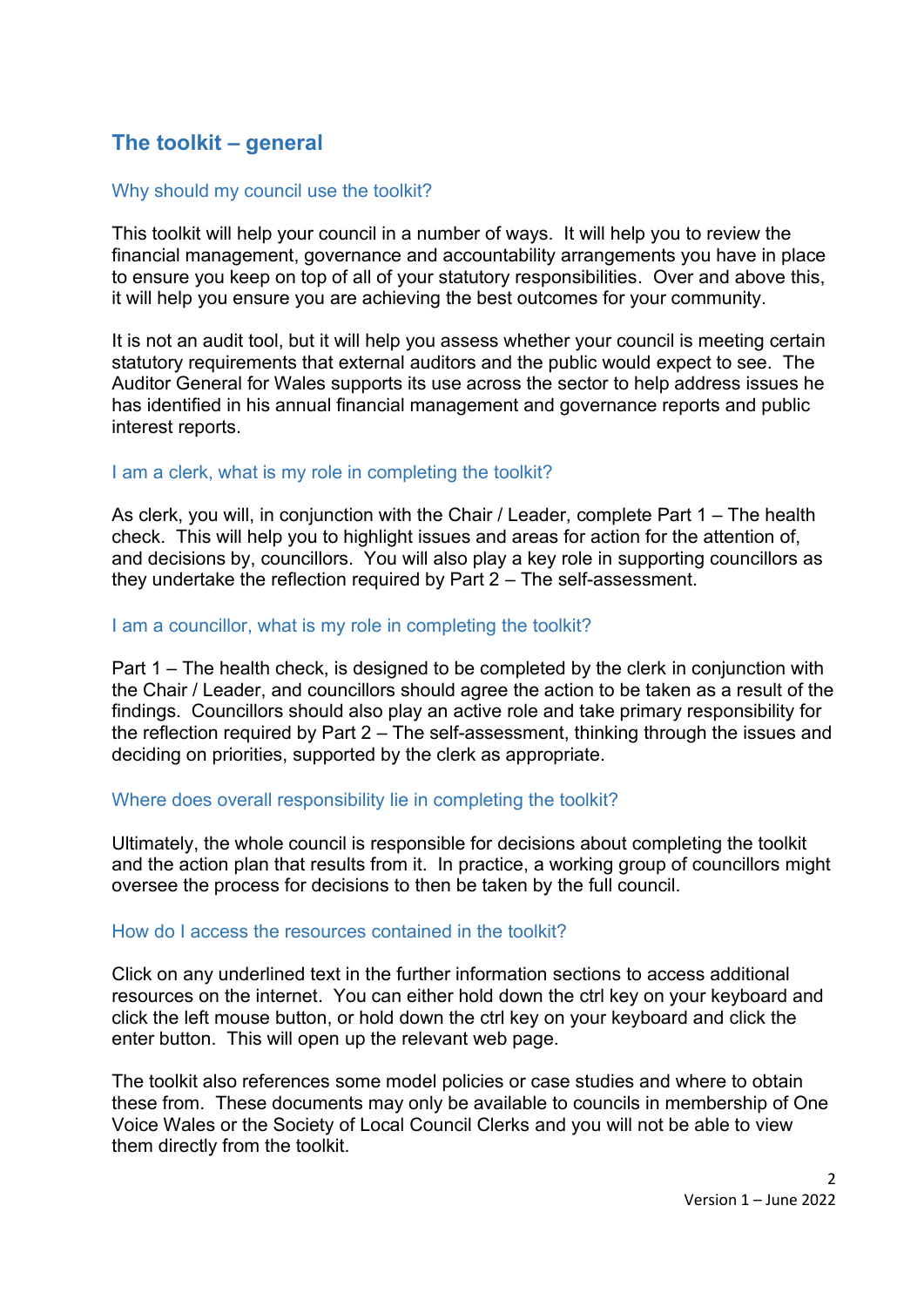## <span id="page-2-0"></span>How do I navigate around the toolkit on screen?

You can navigate to anywhere in the toolkit from the detailed contents page (page 2) – simply click on the title of the section you want to move to, hold down the ctrl key and click on the mouse.

At the bottom of each page is an option 'Return to top'. If you click on this, hold down the ctrl key and click on the mouse, you will return to the contents page.

Each page in the themes in both Part 1 – The health check and Part 2 – The selfassessment has a heading to show you which theme you are currently working on. Each theme in the toolkit has an alphabetical reference, and each statement in the health check has a numerical character for ease of reference.

## <span id="page-2-1"></span>Does the council have to complete the toolkit in one go?

No. How you complete the toolkit is up to your council.

You may decide to complete the whole toolkit in a single exercise. You may decide to work through all themes in Part 1 – The health check first, then work through all themes in Part 2 – The self-assessment. Or you may decide to look at a theme in the health check, then immediately undertake the more in-depth reflection on that theme in the self-assessment.

You may decide to look at the themes in a different order to that in the toolkit, depending on where you want to prioritise attention.

You may find it helpful to work through the toolkit over the course of several months, and begin again on an annual cycle.

## <span id="page-2-2"></span>My council is very small, does the toolkit apply to us?

Yes. The statutory obligations in the health check are the same whatever the size of your council. For those items which are not statutory, you may apply the toolkit in a proportionate way and in accordance with your council's circumstances. When considering the self-assessment, you may find this takes less time than you thought as you will have fewer details to consider. Councils' responses to issues identified by the toolkit will be proportionate to the size of the council and the breadth of its activities.

#### <span id="page-2-3"></span>Is there a shorter version for smaller councils?

No. The toolkit is relevant to all councils, regardless of size.

#### <span id="page-2-4"></span>Does the toolkit create extra duties or burdens for community and town councils?

No. The toolkit covers the financial management, governance and accountability arrangements every community council should have in place. In particular, the health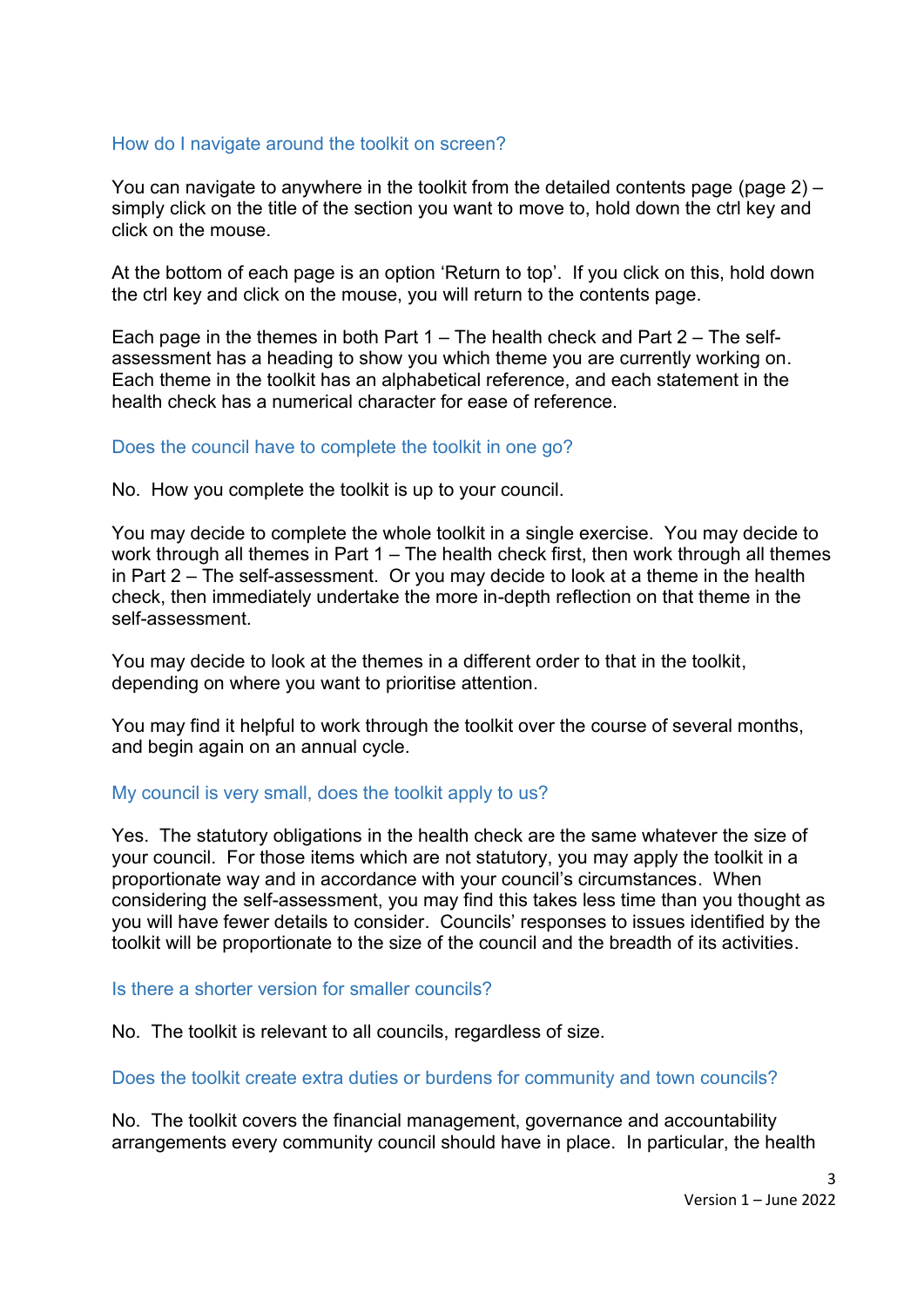check will make clear the responsibilities the council must meet. It will provide a solid basis for completing the council's annual audit.

## <span id="page-3-0"></span>What do we do with our findings from using the toolkit?

Completing the toolkit should be considered the start of the process, not an end in itself. Through the health check and self-assessment parts of the toolkit, the council will identify priority areas for action. The council can then decide what it wants to do next based on that evidence. The toolkit contains links to further information, guidance and training that will help you address the actions you identify.

## <span id="page-3-1"></span>Is using the toolkit a one-off event or should the council review it in time?

The council should review the toolkit periodically after completing it for the first time, to identify where improvement action has been taken or where anything has changed. You may find this would be a suitable item for discussion at the annual meeting, or the meeting in June to approve the annual governance statement.

## <span id="page-3-2"></span>Why can't we access some of the policies, procedures and documents referenced in the toolkit?

Some things referenced in the toolkit are only available to members of One Voice Wales or the Society of Local Council Clerks.

## <span id="page-3-3"></span>What support is available to help us to complete the toolkit?

One Voice Wales, the Society of Local Council Clerks and Welsh Government are keen to support councils to make effective use of the toolkit. We would like to hear from you about your ideas for training or further guidance. You may also like to work with neighbouring councils to share experience of completing the toolkit or work with your One Voice Wales Area Committees or Society of Local Council Clerks branch networks.

## <span id="page-3-4"></span>What support is there to address any areas for improvement?

There are lots of ideas in the toolkit itself for how you can address any areas for improvement. This may be a link to some guidance documents or training on certain topics. If you are seeking specific training or guidance on an item that does not have a training course already in place, please contact Paul Egan at One Voice Wales [\(pegan@onevoicewales.wales](mailto:pegan@onevoicewales.wales) for councillor training or Helen Quick at the Society of Local Council Clerks [\(Helen.Quick@slcc.co.uk\)](mailto:Helen.Quick@slcc.co.uk) for clerks' training.

# <span id="page-3-5"></span>**The health check**

#### <span id="page-3-6"></span>How should the council complete the health check?

The health check, is designed to be completed by the clerk, working with the chair and / or a small group of councillors. The health check is split into five themes, which can be worked on sequentially or as your council wishes to prioritise attention.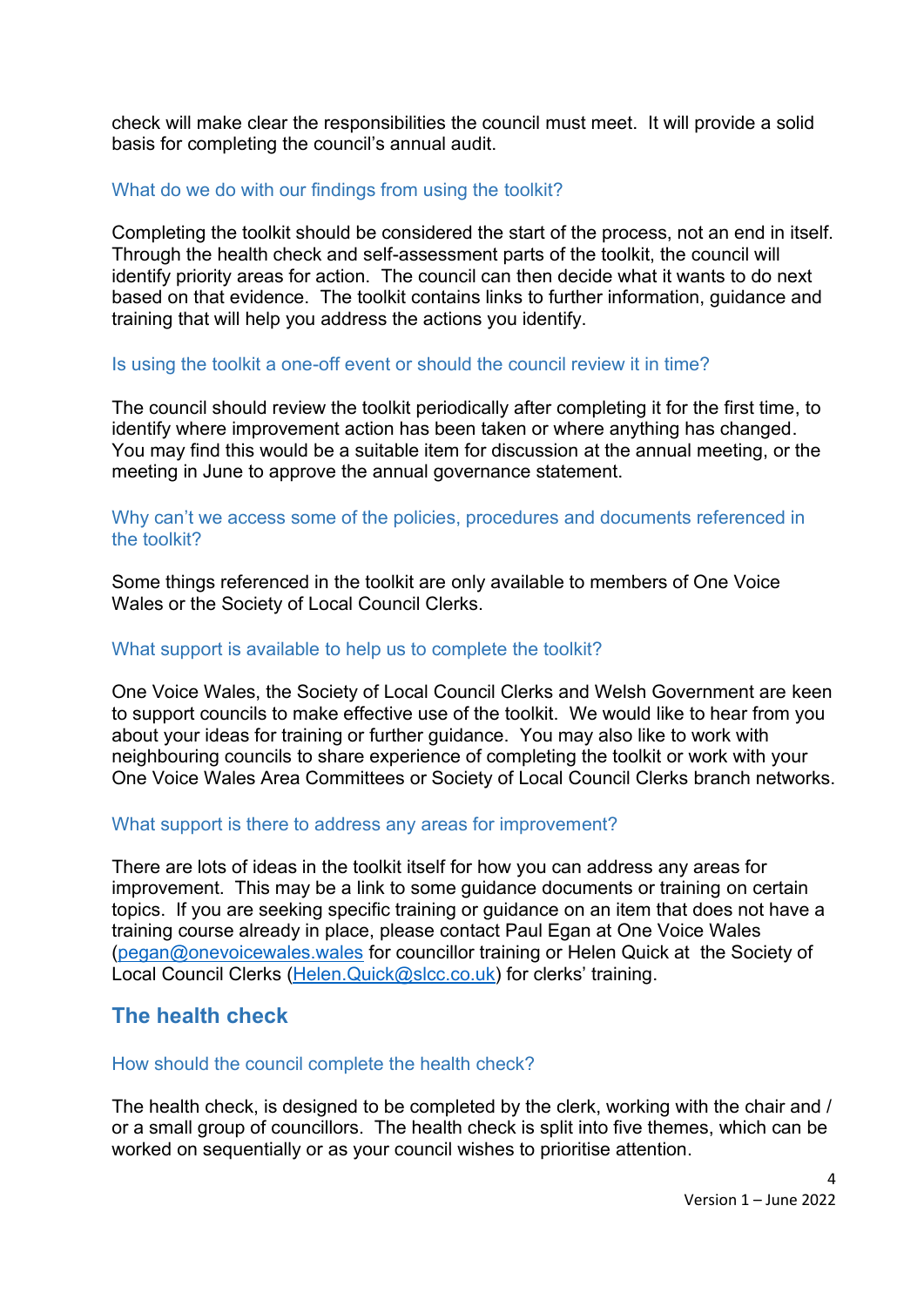Work through each statement in a theme, answering either 'Yes' if the statement applies to the circumstances in your council, or 'No' if it doesn't. For example, if the statement is *'The council has prepared an annual report'*, and your council hasn't, you would record *'No'* on the toolkit next to that statement.

Next, write any comments and actions next to the statement. In the example given here, if there is already an annual report in place, the action would be something *like 'Annual report in place, next report due…'*. If there is no annual report in place, you may record actions such as '*read the guidance on preparing annual reports, review other councils' reports, prepare an annual report for agreement by the full council and publish'.* 

<span id="page-4-0"></span>Does the council only need to ensure it is meeting the statutory obligations shaded in blue in the health check?

The statements shaded in blue in the health check are statutory obligations. The council MUST ensure that these things are in place. The other statements are also important and an effective council will want to confirm these things are in place to ensure they are best serving their community.

<span id="page-4-1"></span>Can the council use a RAG (Red, Amber, Green) rating to identify which statements are already being met, need action immediately or in the medium term?

You may decide to use a 'RAG' (Red, Amber, Green) rating in your council, for instance to help identify whether something is in place, not in place, or partially complete. The council are the main users of the health check and can tailor it – although the questions must not be amended.

# <span id="page-4-2"></span>**The self-assessment**

## <span id="page-4-3"></span>How should the council complete the self-assessment?

Councillors should play an active role and take primary responsibility for the reflection required by 'Part 2 – The self-assessment', thinking through the issues and deciding on priorities, supported by the clerk as appropriate.

The self-assessment is split into six themes, which can be worked on sequentially or as your council wishes to prioritise attention. You might wish to set up one or more working groups to discuss each of the themes and the governance statements within them (shaded in grey).

For example, in 'Theme A – Vision', purpose and community planning', the governance statement is "The council has a clear vision and plan for its community". Councillors would consider, and potentially debate, this statement, guided by the questions in the 'Questions to consider' box in the self-assessment. To help you answer the questions, the toolkit suggests some evidence sources which you can look at to inform your assessment.